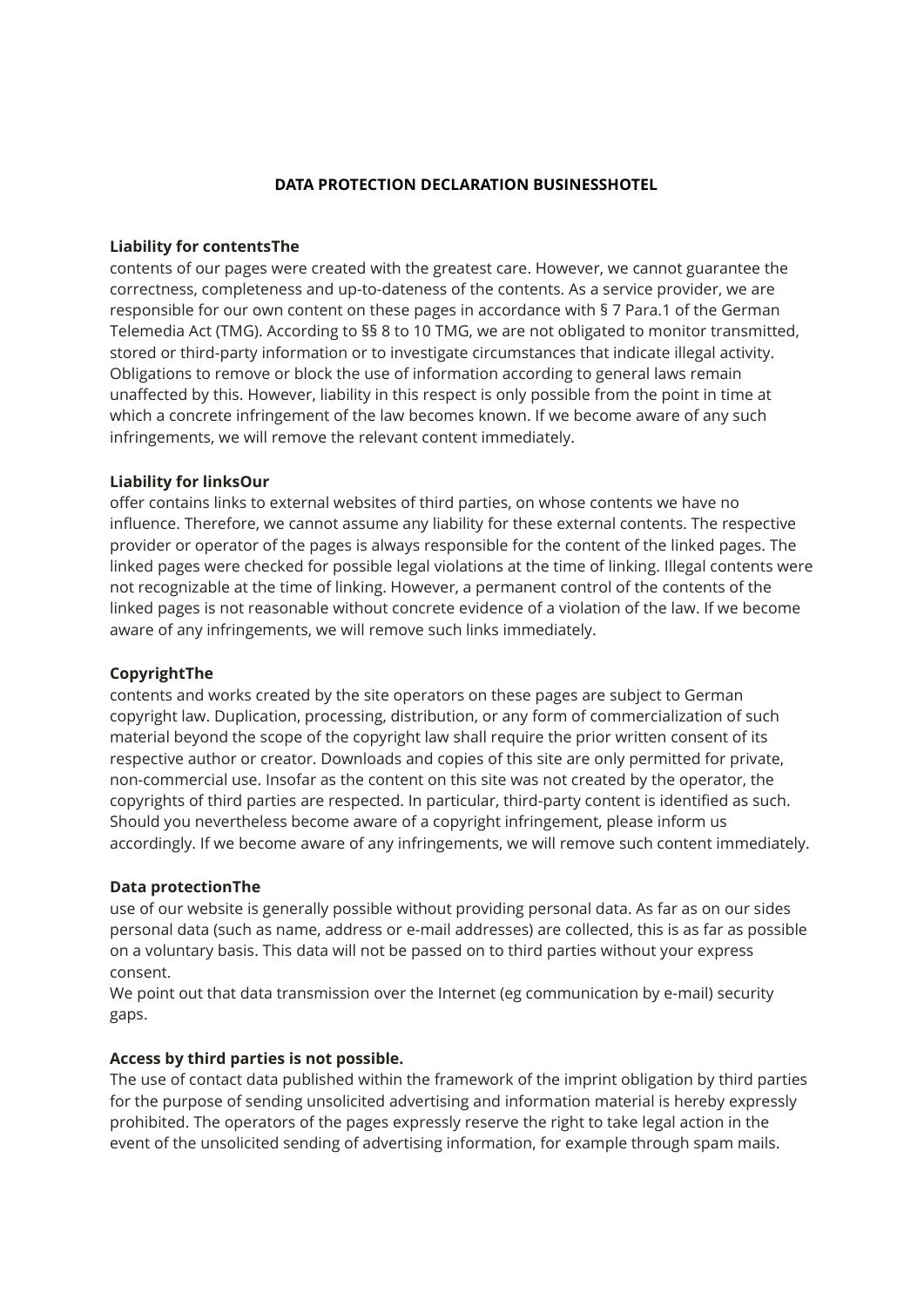### **GENERAL NOTES**

The following notes provide a simple overview of what happens to your personal data when you visit our website. Personal data is any data by which you can be personally identified. For detailed information on the subject of data protection, please refer to our privacy policy listed below this text.

## **Data collection on our website**

## **Who is responsible for the data collection on this website?**

The data processing on this website is carried out by the website operator. You can find his contact details in the imprint of this website.

## **How do we collect your data?**

On the one hand, your data is collected by you providing it to us. This can be, for example, data that you enter in a contact form.

Other data is automatically collected by our IT systems when you visit the website. This is mainly technical data (e.g. internet browser, operating system or time of page view). The collection of this data takes place automatically as soon as you enter our website.

## **What do we use your data for?**

Part of the data is collected to ensure error-free provision of the website. Other data may be used to analyse your user behaviour.

# **What rights do you have regarding your data?**

You have the right to receive information about the origin, recipient and purpose of your stored personal data free of charge at any time. You also have the right to request the correction, blocking or deletion of this data. For this purpose as well as for further questions on the subject of data protection, you can contact us at any time at the address given in the imprint. Furthermore, you have the right to lodge a complaint with the competent supervisory authority.

#### **Analysis tools and third-party toolsWhen you**

visit our website, your surfing behaviour may be statistically evaluated. This is done primarily with cookies and so-called analysis programs. The analysis of your surfing behaviour is usually anonymous; the surfing behaviour cannot be traced back to you. You can object to this analysis or prevent it by not using certain tools. You can find detailed information on this in the following data protection declaration.

You can object to this analysis. We will inform you about the objection options in this privacy policy.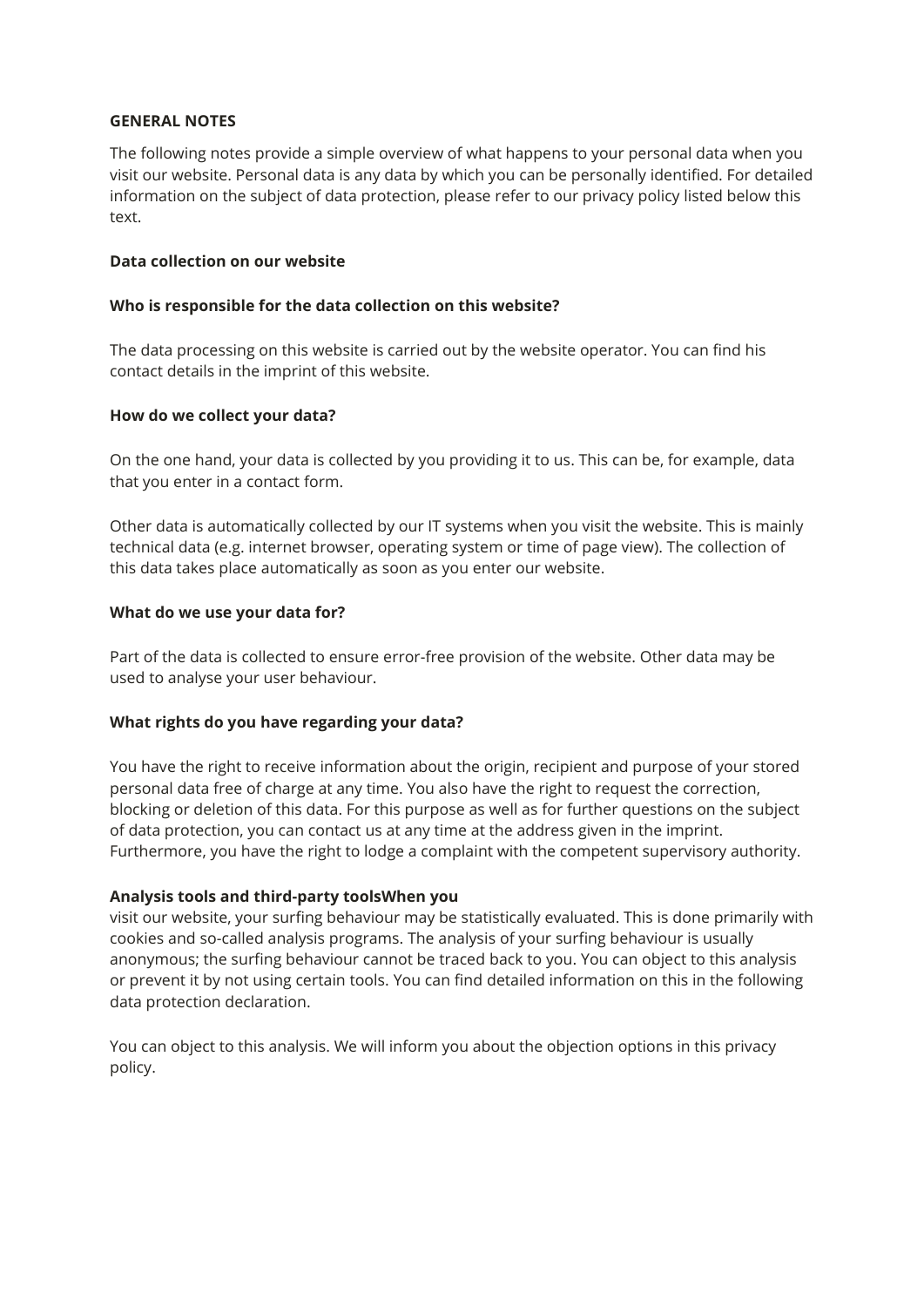# **2. GENERAL INFORMATION AND COMPULSORY INFORMATION**

## **Data protectionThe**

operators of these pages take the protection of your personal data very seriously. We treat your personal data confidentially and in accordance with the statutory data protection regulations and this data protection declaration.

When you use this website, various personal data are collected. Personal data is data that can be used to identify you personally. This privacy policy explains what data we collect and what we use it for. It also explains how and for what purpose this is done.

We would like to point out that data transmission on the Internet (e.g. communication by e-mail) can have security gaps. Complete protection of data against access by third parties is not possible.

Revocation of your consent to data processing

Many data processing operations are only possible with your express consent. You can revoke an already given consent at any time. For this purpose, an informal communication by e-mail to us is sufficient. The legality of the data processing carried out until the revocation remains unaffected by the revocation.

Right of appeal to the competent supervisory authority

In the event of violations of data protection law, the person concerned has the right to lodge a complaint with the competent supervisory authority. The competent supervisory authority for data protection issues is the state data protection commissioner of the federal state in which our company is based. A list of the data protection officers and their contact details can be found at the following link: https://www.bfdi.bund.de/DE/Infothek/Anschriften\_Links/anschriften\_linksnode.html.

# **Right to data portability**

You have the right to have data that we process automatically on the basis of your consent or in fulfilment of a contract handed over to you or to a third party in a common, machine-readable format. If you request the direct transfer of the data to another controller, this will only be done insofar as it is technically feasible.

# **SSL or TLS encryption**

This site uses SSL or TLS encryption for security reasons and to protect the transmission of confidential content, such as orders or enquiries that you send to us as the site operator. You can recognise an encrypted connection by the fact that the address line of the browser changes from "http://" to "https://" and by the lock symbol in your browser line.

If SSL or TLS encryption is activated, the data you transmit to us cannot be read by third parties.

# **Encrypted payment transactions on this website**

If, after the conclusion of a contract with costs, there is an obligation to transmit your payment data to us (e.g. account number in the case of direct debit authorisation), this data is required for the processing of payments.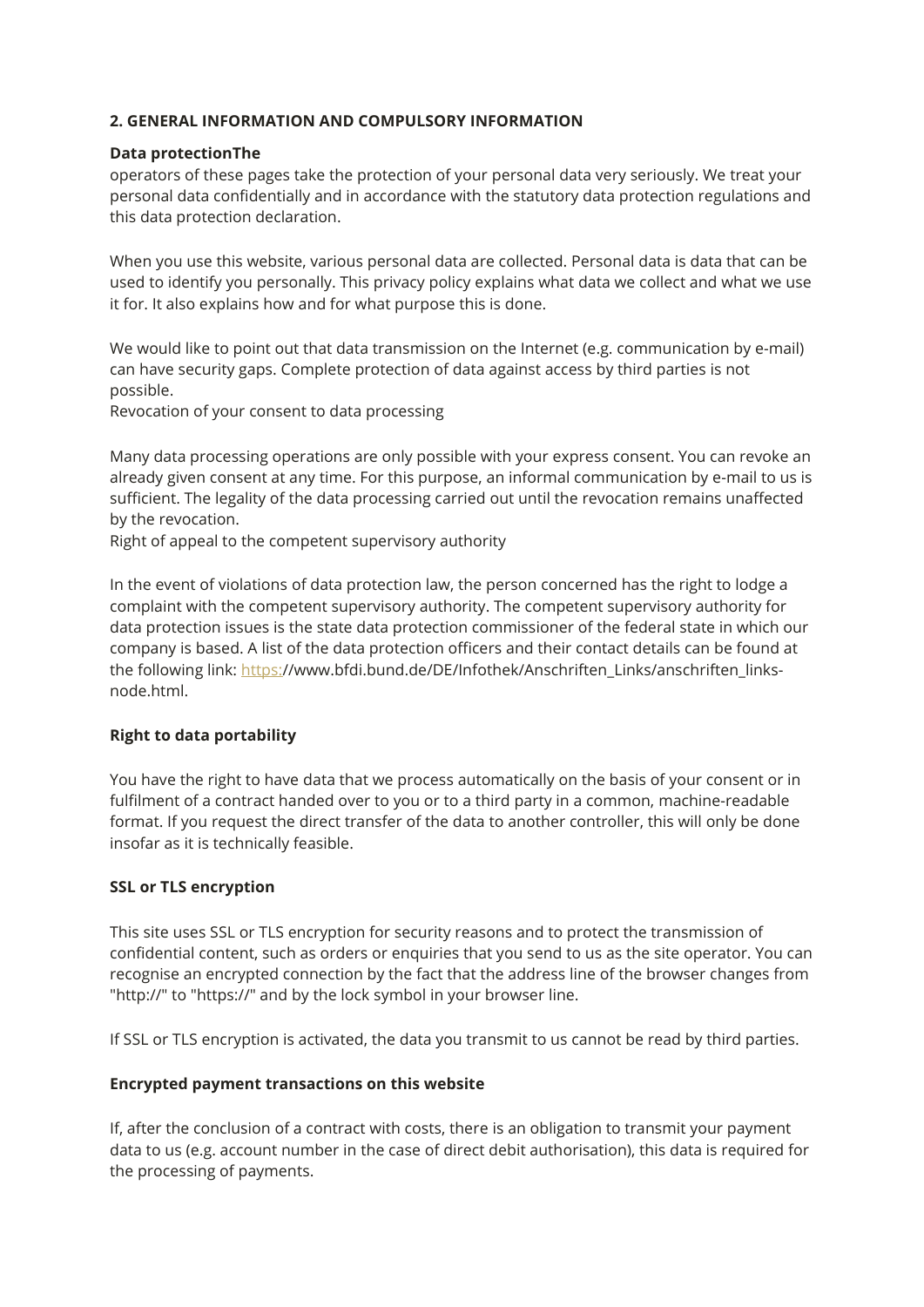Payment transactions via the common means of payment (Visa/MasterCard, direct debit) are made exclusively via an encrypted SSL or TLS connection. You can recognise an encrypted connection by the fact that the address line of the browser changes from "http://" to "https://" and by the lock symbol in your browser line.

With encrypted communication, your payment data that you transmit to us cannot be read by third parties.

## **Information, blocking, deletion**

Within the framework of the applicable legal provisions, you have the right at any time to free information about your stored personal data, its origin and recipient and the purpose of data processing and, if necessary, a right to correction, blocking or deletion of this data. For this purpose, as well as for further questions on the subject of personal data, you can contact us at any time at the address given in the imprint.

## **Objection to advertising mails**

The use of contact data published within the framework of the imprint obligation for the purpose of sending advertising and information material not expressly requested is hereby prohibited. The operators of the pages expressly reserve the right to take legal action in the event of the unsolicited sending of advertising information, such as spam e-mails.

# **3. DATA COLLECTION ON OUR WEBSITE**

#### **Cookies**

The internet pages partly use so-called cookies. Cookies do not cause any damage to your computer and do not contain viruses. Cookies serve to make our offer more user-friendly, effective and secure. Cookies are small text files that are stored on your computer and saved by your browser.

Most of the cookies we use are so-called "session cookies". They are automatically deleted after the end of your visit. Other cookies remain stored on your terminal device until you delete them. These cookies enable us to recognise your browser on your next visit.

You can set your browser so that you are informed about the setting of cookies and only allow cookies in individual cases, exclude the acceptance of cookies for certain cases or generally and activate the automatic deletion of cookies when closing the browser. If you deactivate cookies, the functionality of this website may be limited.

Cookies that are required to carry out the electronic communication process or to provide certain functions that you have requested (e.g. shopping cart function) are stored on the basis of Art. 6 (1) lit. f DSGVO. The website operator has a legitimate interest in storing cookies for the technically error-free and optimized provision of its services. Insofar as other cookies (e.g. cookies to analyse your surfing behaviour) are stored, these will be treated separately in this data protection declaration.

#### **Cookie consent with CCM19 - Cookie Consent Management**

Our website uses the cookie consent technology of CCM19 - Cookie Consent Management to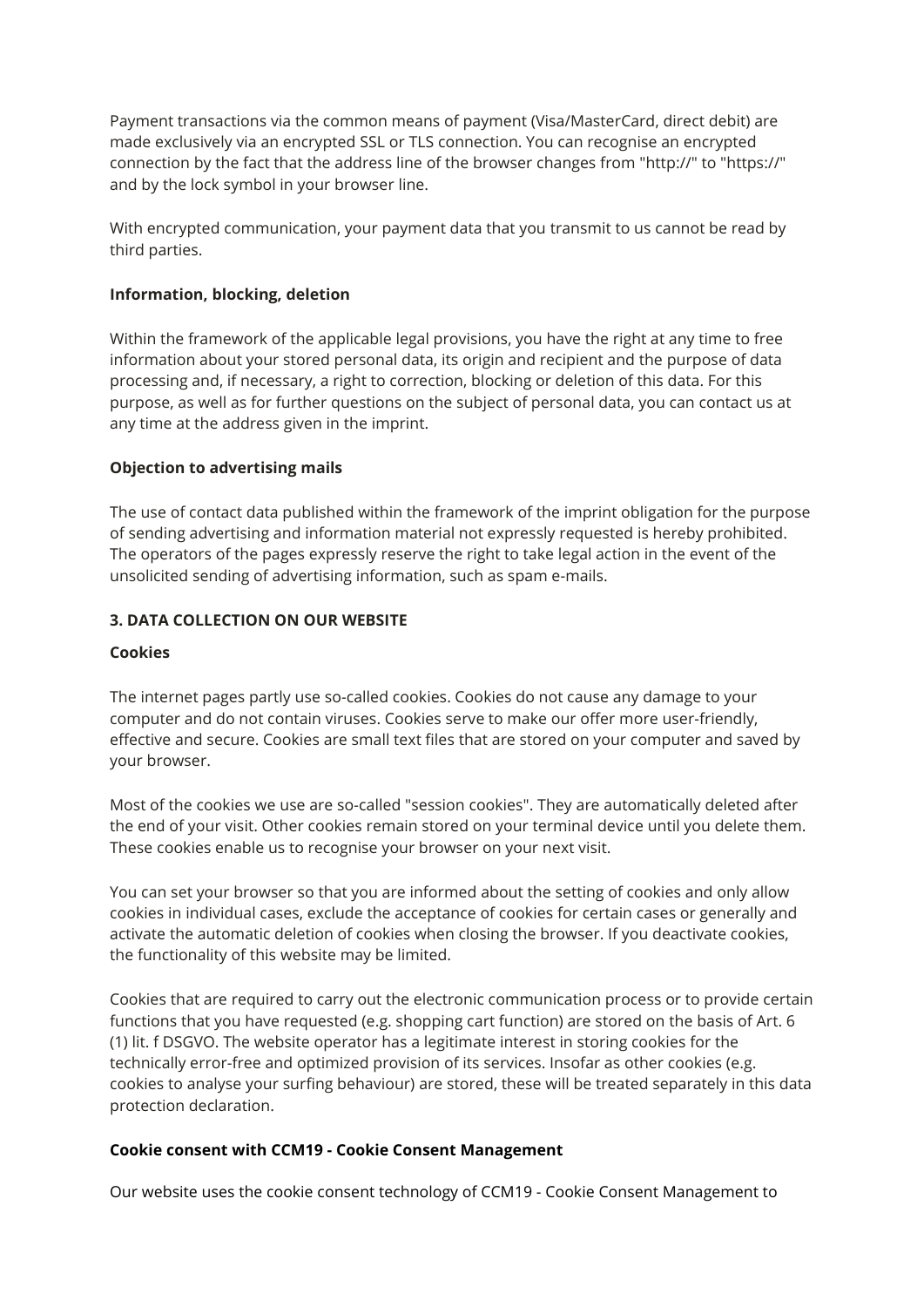obtain your consent to the storage of certain cookies in your browser and to document this in accordance with data protection regulations. The provider of this technology is CCM19 - Cookie Consent Management, Papoo Software & Media GmbH, Auguststr. 4, 53229 Bonn (hereinafter CCM19).

When you enter our website, a CCM19 cookie (ccm\_consent) is stored in your browser, in which the consents you have given or the revocation of these consents are stored. This data will not be shared with the CCM19 provider. The collected data will be stored until you request us to delete it or until you delete the CCM19 cookie yourself or until the purpose for storing the data no longer applies. Mandatory legal retention periods remain unaffected. The CCM19 cookie consent technology is used to obtain the legally required consent for the use of cookies. The legal basis for this is Art. 6 para. 1 p. 1 lit. c DSGVO.

# **Server log files**

The provider of the pages automatically collects and stores information in so-called server log files, which your browser automatically transmits to us. These are:

- Browser type and browser version
- operating system used
- referrer URL
- Host name of the accessing computer
- Time of the server request
- IP address

This data is not merged with other data sources.

The basis for data processing is Art. 6 (1) lit. b DSGVO, which permits the processing of data for the fulfilment of a contract or pre-contractual measures.

# **Contact form**

If you send us enquiries via the contact form, your details from the enquiry form, including the contact details you provide there, will be stored by us for the purpose of processing the enquiry and in the event of follow-up questions. We do not pass on this data without your consent.

The processing of the data entered in the contact form is therefore based exclusively on your consent (Art. 6 para. 1 lit. a DSGVO). You can revoke this consent at any time. For this purpose, an informal communication by e-mail to us is sufficient. The legality of the data processing operations carried out until the revocation remains unaffected by the revocation.

The data you enter in the contact form will remain with us until you request us to delete it, revoke your consent to store it or the purpose for storing the data no longer applies (e.g. after we have completed processing your request). Mandatory legal provisions - in particular retention periods - remain unaffected.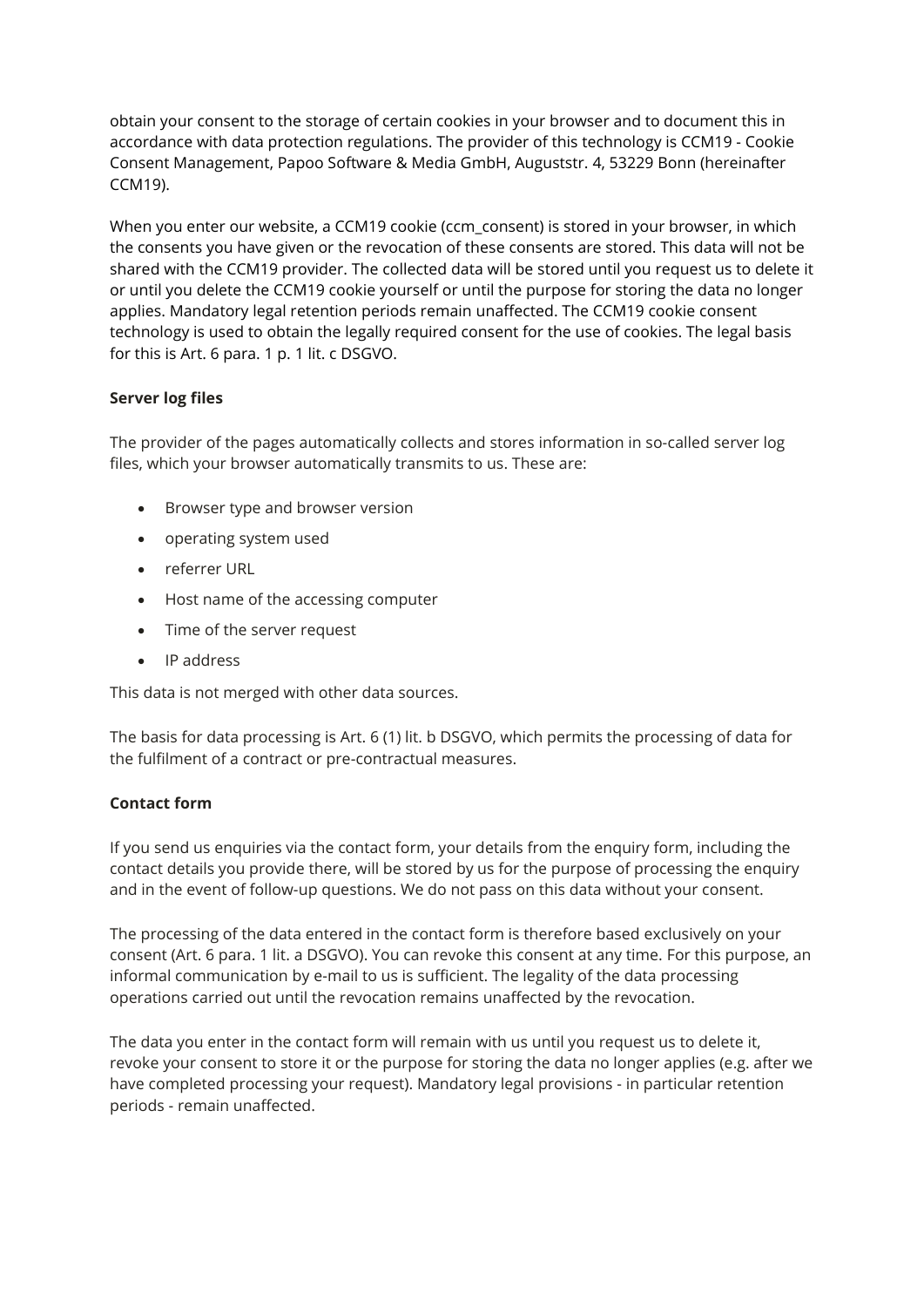# **Online booking via our website**

## **1. description and scope of data processing**

On our website there is the possibility to book rooms and hotel offers. If a user takes advantage of this option, the data entered in the input mask is transmitted to us and stored. These data are: First name, surname, e-mail address, telephone number, billing address and contact person, age (if booking for children), data of fellow travellers (title, first name, surname), dates of stay (date of arrival, date of departure), rooms booked, time of booking, wishes, payment data.

If you make an online booking from our websites, this is done through the online reservation system of the company Gabriele Bode und Markus Schuld c-res, Berrenrather Str. 188a, 50937 Cologne, Germany. All booking data entered by you will be transmitted in encrypted form. Our contractual partner has committed itself to handling your transmitted data in accordance with data protection regulations. Gabriele Bode und Markus Schuld c-res takes all organisational and technical measures to protect your data. You can view the data protection regulations of Gabriele Bode und Markus Schuld c-res here https://www.c-res.com/de/datenschutz.html.

With the company Gabriele Bode and Markus Schuld c-res was concluded a separate order data processing to ensure the protection of your personal data.

In this context, the data will not be passed on to third parties. The data will be used exclusively for processing the booking and for communication.

## **2. legal basis for data processing**

The legal basis for the processing of the data is the conclusion of an accommodation contract with the user. The legal basis for the transmission of the data is Article 6 (1) a DSGVO (consent) and Article 6 (1) b DSGVO (processing for the performance of a contract). The transmitted data will be stored in our hotel software and used for the execution of the contract.

#### **3. purpose of the data processing**

The processing of the personal data from the input mask serves us solely for the processing of the booking request and for the handling of the payment transaction.

### **4. duration of storage**

The data will be deleted as soon as it is no longer required to achieve the purpose for which it was collected. In the case of a contractual relationship, we will delete the data received as soon as national, commercial or contractual retention requirements have been fulfilled.

#### **5. possibility of objection and removal**

The user has the possibility to revoke his consent to the processing of personal data at any time. If the user contacts us by e-mail, he can object to the storage of his personal data at any time. In such a case, the conversation cannot be continued. All personal data stored in the course of contacting us will be deleted in this case.

#### **Registration on this website**

You can register on our website to use additional functions on the site. We use the data entered for this purpose only for the purpose of using the respective offer or service for which you have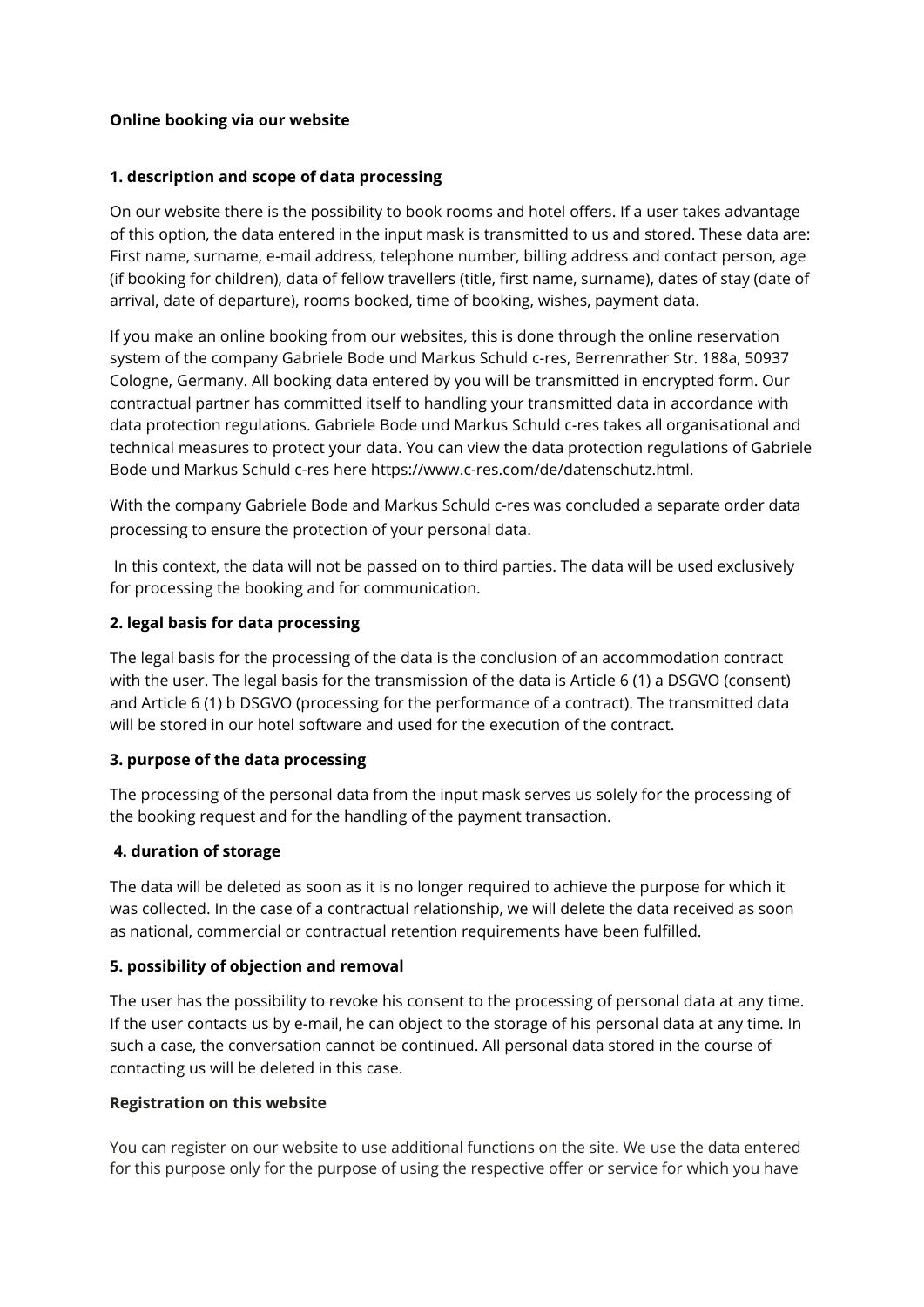registered. The mandatory information requested during registration must be provided in full. Otherwise we will reject the registration.

For important changes, for example in the scope of the offer or in the case of technically necessary changes, we use the e-mail address provided during registration to inform you in this way.

The processing of the data entered during registration is based on your consent (Art. 6 para. 1 lit. a DSGVO). You can revoke your consent at any time. For this purpose, an informal communication by e-mail to us is sufficient. The legality of the data processing already carried out remains unaffected by the revocation.

The data collected during registration will be stored by us for as long as you are registered on our website and will then be deleted. Legal retention periods remain unaffected.

## **Registration with Facebook Connect**

Instead of registering directly on our website, you can register with Facebook Connect. The provider of this service is Facebook Ireland Limited, 4 Grand Canal Square, Dublin 2, Ireland.

If you decide to register with Facebook Connect and click on the "Login with Facebook" / "Connect with Facebook" button, you will automatically be redirected to the Facebook platform. There you can log in with your usage data. This will link your Facebook profile to our website or services. Through this link, we gain access to your data deposited with Facebook. These are mainly:

- Facebook name
- Facebook profile and cover picture
- Facebook cover image
- email address stored on Facebook
- Facebook ID
- Facebook friends lists
- Facebook Likes ("Like" votes)
- Birthday
- Gender
- Country
- Language

This data is used to set up, provide and personalize your account.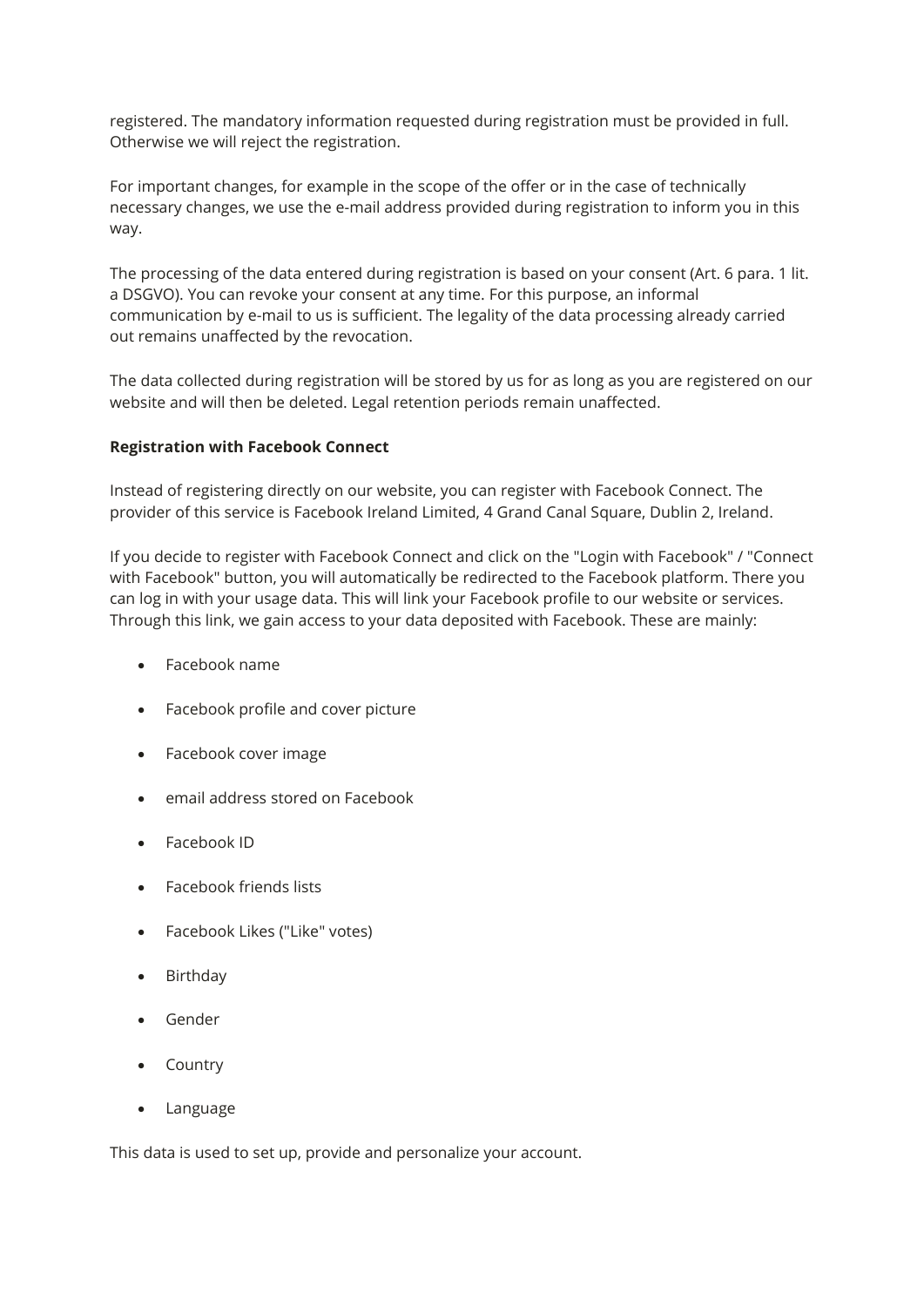For more information, please see the Facebook Terms of Use and the Facebook Privacy Policy. These can be found at: https://de-de.facebook.com/about/privacy/ and https://www.facebook.com/legal/terms/. Comment function on this website

For the comment function on this site, in addition to your comment, information on the time of the creation of the comment, your e-mail address and, if you do not post anonymously, the username you have chosen will be stored.

# **Storage of the IP address**

Our comment function stores the IP addresses of users who post comments. Since we do not check comments on our site before they are activated, we need this data to be able to take action against the author in the event of legal violations such as insults or propaganda.

# **Subscribe to comments**

As a user of the site, you can subscribe to comments after registering. You will receive a confirmation email to verify that you are the owner of the email address provided. You can unsubscribe from this function at any time via a link in the info emails. In this case, the data entered in the context of subscribing to comments will be deleted; however, if you have transmitted this data to us for other purposes and at another point (e.g. newsletter order), it will remain with us.

# **Storage period of the comments**

The comments and the associated data (e.g. IP address) are stored and remain on our website until the commented content has been completely deleted or the comments have to be deleted for legal reasons (e.g. offensive comments).

# **Legal basis**

The storage of comments is based on your consent (Art. 6 para. 1 lit. a DSGVO). You can revoke your consent at any time. For this purpose, an informal communication by e-mail to us is sufficient. The legality of the data processing operations already carried out remains unaffected by the revocation.

Processing of data (customer and contract data)

We collect, process and use personal data only to the extent that they are necessary for the establishment, content or modification of the legal relationship (inventory data). This is done on the basis of Art. 6 (1) lit. b DSGVO, which permits the processing of data for the performance of a contract or pre-contractual measures. We collect, process and use personal data about the use of our Internet pages (usage data) only insofar as this is necessary to enable the user to use the service or to bill the user.

The collected customer data will be deleted after completion of the order or termination of the business relationship. Statutory retention periods remain unaffected.

# **Data transmission upon conclusion of a contract for online shops, dealers and goods dispatch**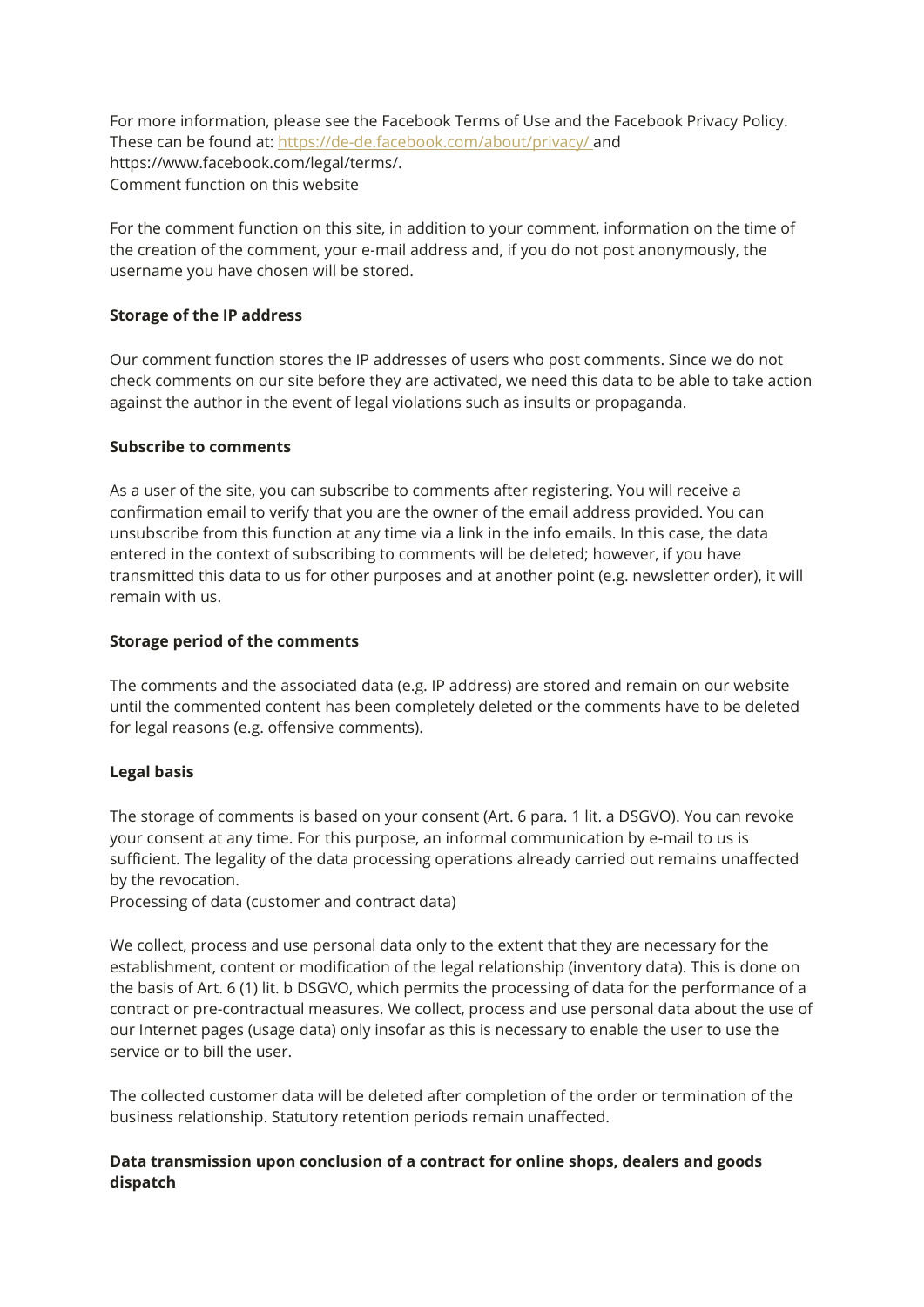We transmit personal data to third parties only if this is necessary in the context of the contract, such as to the companies entrusted with the delivery of the goods or the credit institution entrusted with the payment processing. A further transmission of the data does not take place or only if you have expressly agreed to the transmission. Your data will not be passed on to third parties without your express consent, for example for advertising purposes.

The basis for data processing is Art. 6 (1) lit. b DSGVO, which permits the processing of data for the performance of a contract or pre-contractual measures. Data transmission upon conclusion of a contract for services and digital content

We transmit personal data to third parties only if this is necessary for the processing of the contract, for example to the credit institution commissioned with the processing of payments.

A further transmission of the data does not take place or only if you have expressly consented to the transmission. Your data will not be passed on to third parties without your express consent, for example for advertising purposes.

The basis for data processing is Art. 6 (1) lit. b DSGVO, which permits the processing of data for the fulfilment of a contract or pre-contractual measures.

## **4. SOCIAL MEDIA**

#### **Share content via plugins (Facebook, Instagram)**

The content on our pages can be shared in social networks such as Facebook, Instagram in a data protection compliant manner. This page uses the eRecht24 Safe Sharing Tool for this purpose. This tool establishes direct contact between the networks and users only when the user actively clicks on one of these buttons.

An automatic transfer of user data to the operators of these platforms does not take place through this tool. If the user is logged into one of the social networks, an information window appears when using the social buttons of Facebook, Instagram, in which the user can confirm the text before sending it.

Our users can share the content of this site in social networks in a privacy compliant manner without complete surfing profiles being created by the operators of the networks.

#### **Facebook plugins (Like & Share button)**

Plugins of the social network Facebook, provider Facebook Inc., 1 Hacker Way, Menlo Park, California 94025, USA, are integrated on our pages. You can recognise the Facebook plugins by the Facebook logo or the "Like" button on our site. You can find an overview of the Facebook plugins here: https://developers.facebook.com/docs/plugins/.

When you visit our pages, a direct connection is established between your browser and the Facebook server via the plugin. Facebook thereby receives the information that you have visited our site with your IP address. If you click the Facebook "Like" button while you are logged into your Facebook account, you can link the content of our pages on your Facebook profile. This allows Facebook to associate the visit to our pages with your user account. We would like to point out that we, as the provider of the pages, have no knowledge of the content of the transmitted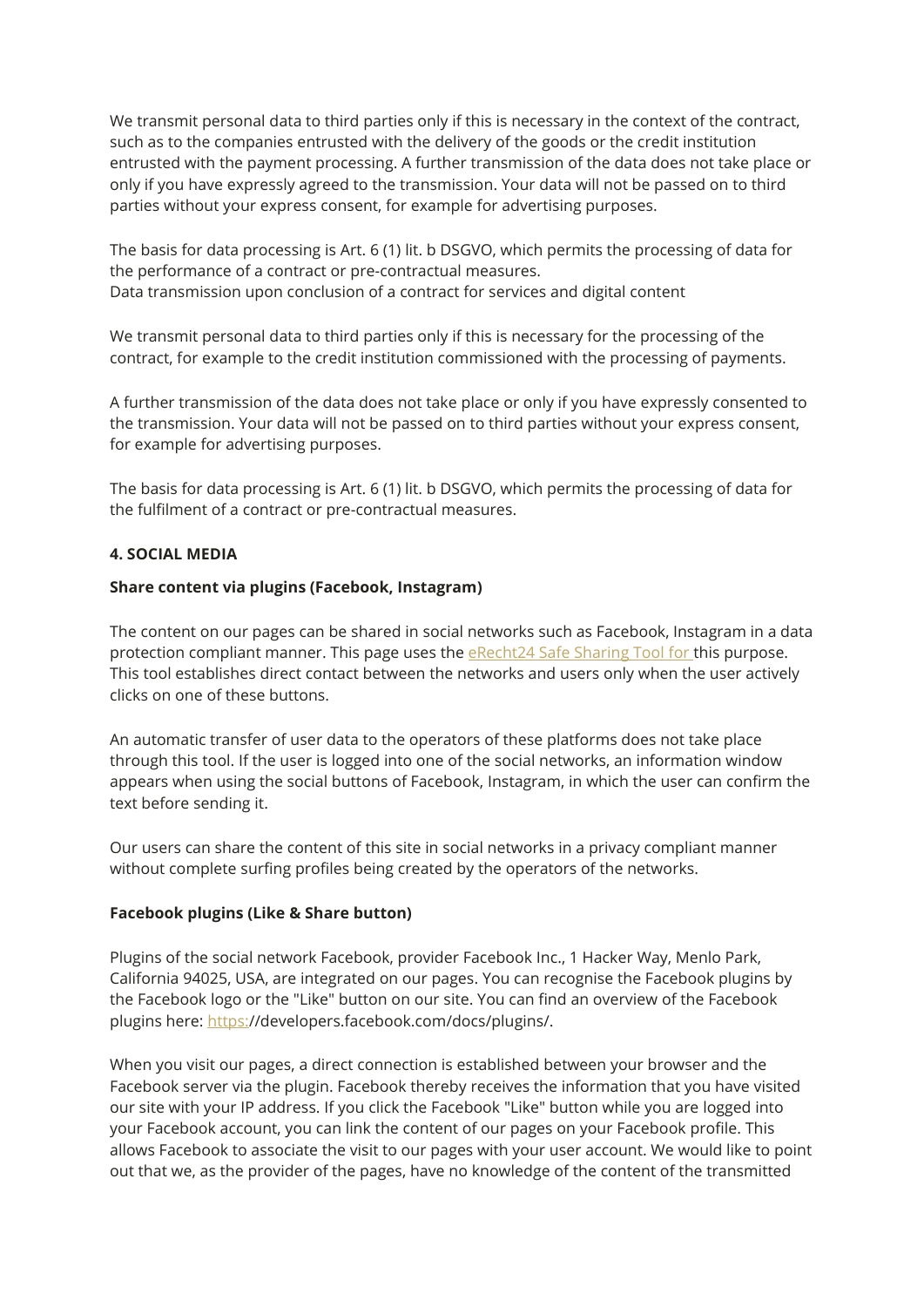data or its use by Facebook. You can find more information on this in Facebook's privacy policy at: https://de-de.facebook.com/policy.php.

If you do not want Facebook to be able to assign your visit to our pages to your Facebook user account, please log out of your Facebook user account.

#### **Instagram plugin**

Functions of the Instagram service are integrated on our pages. These functions are offered by Instagram Inc., 1601 Willow Road, Menlo Park, CA 94025, USA.

If you are logged into your Instagram account, you can link the content of our pages to your Instagram profile by clicking on the Instagram button. This allows Instagram to associate the visit to our pages with your user account. We would like to point out that we, as the provider of the pages, have no knowledge of the content of the transmitted data or its use by Instagram.

For more information, please see Instagram's privacy policy: https://instagram.com/about/legal/privacy/.

#### **5. ANALYSIS TOOLS AND ADVERTISING**

#### **Google Analytics**

This website uses functions of the web analysis service Google Analytics. The provider is Google Inc, 1600 Amphitheatre Parkway, Mountain View, CA 94043, USA.

Google Analytics uses so-called "cookies". These are text files that are stored on your computer and enable an analysis of your use of the website. The information generated by the cookie about your use of this website is usually transmitted to a Google server in the USA and stored there.

The storage of Google Analytics cookies is based on Art. 6 (1) lit. f DSGVO. The website operator has a legitimate interest in analysing user behaviour in order to optimise both its website and its advertising.

#### **IP anonymization**

We have activated the IP anonymization function on this website. This means that your IP address is shortened by Google within member states of the European Union or in other contracting states of the Agreement on the European Economic Area before being transmitted to the USA. Only in exceptional cases will the full IP address be transmitted to a Google server in the USA and shortened there. On behalf of the operator of this website, Google will use this information for the purpose of evaluating your use of the website, compiling reports on website activity and providing other services relating to website activity and internet usage to the website operator. The IP address transmitted by your browser as part of Google Analytics will not be merged with other Google data.

#### **browser plugin**

You may refuse the use of cookies by selecting the appropriate settings on your browser, however please note that if you do this you may not be able to use the full functionality of this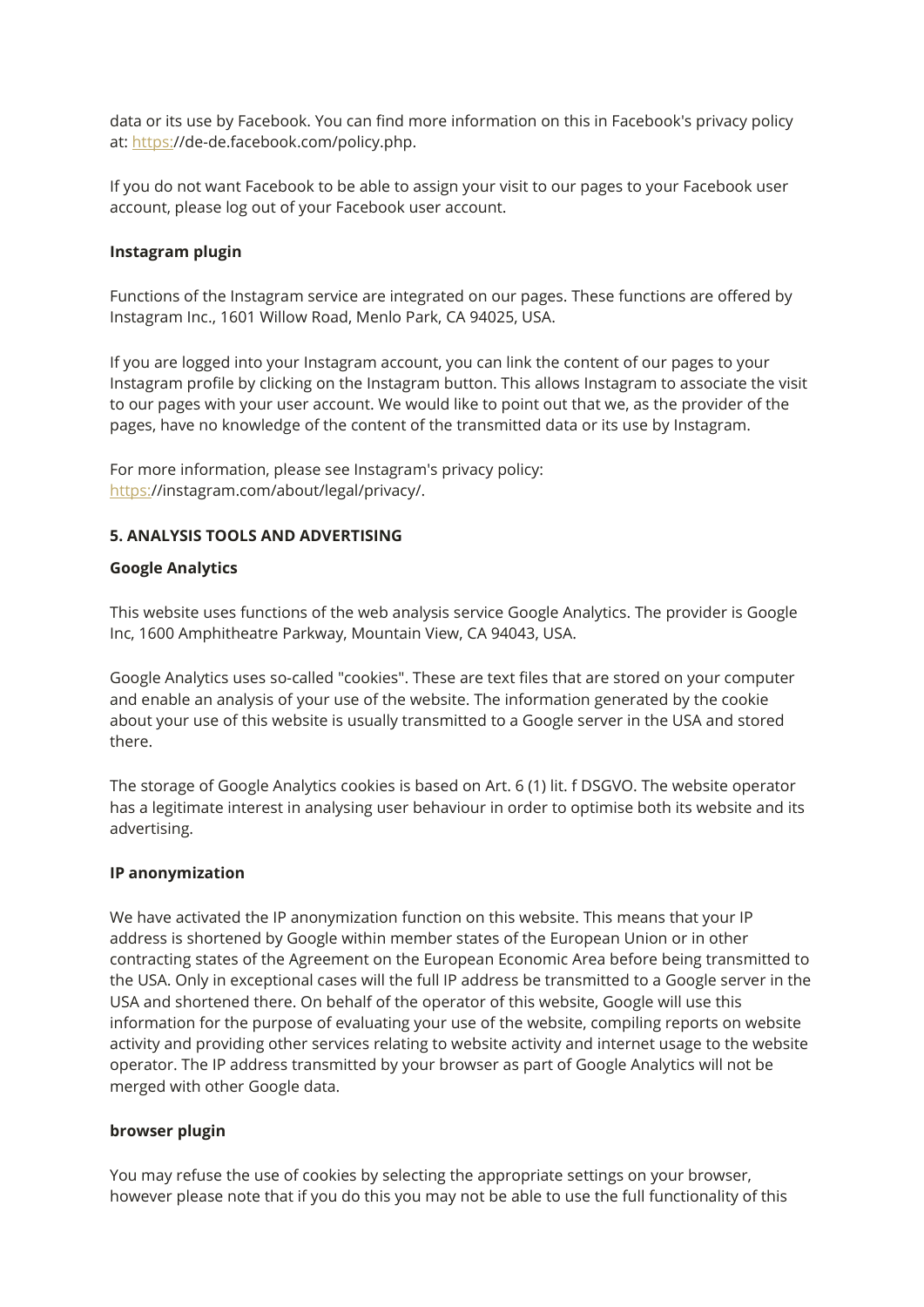website. You can also prevent the collection of data generated by the cookie and related to your use of the website (including your IP address) to Google and the processing of this data by Google by downloading and installing the browser plugin available at the following link: https://tools.google.com/dlpage/gaoptout?hl=de.

## **Objection to data collection**

You can prevent the collection of your data by Google Analytics by clicking on the following link. An opt-out cookie will be set, which will prevent the collection of your data during future visits to this website: Disable Google Analytics.

For more information on how Google Analytics handles user data, please see Google's privacy policy: https://support.google.com/analytics/answer/6004245?hl=de.

## **Order data processing**

We have concluded an order data processing contract with Google and fully implement the strict requirements of the German data protection authorities when using Google Analytics.

## **Demographic characteristics in Google Analytics**

This website uses the "demographic characteristics" function of Google Analytics. This allows reports to be generated that contain statements about the age, gender and interests of site visitors. This data comes from interest-based advertising from Google as well as visitor data from third-party providers. This data cannot be assigned to a specific person. You can deactivate this function at any time via the ad settings in your Google account or generally prohibit the collection of your data by Google Analytics as shown in the item "Objection to data collection". etracker

Our website uses the analysis service etracker. The provider is etracker GmbH, Erste Brunnenstraße 1, 20459 Hamburg, Germany. Usage profiles can be created from the data under a pseudonym. Cookies can be used for this purpose. Cookies are small text files that are stored locally in the cache of your Internet browser. The cookies make it possible to recognise your browser again. The data collected with the etracker technologies will not be used to personally identify visitors to our website without the separately granted consent of the person concerned and will not be merged with personal data about the bearer of the pseudonym.

etracker cookies remain on your terminal device until you delete them.

The storage of etracker cookies is based on Art. 6 (1) lit. f DSGVO. The website operator has a legitimate interest in the anonymised analysis of user behaviour in order to optimise both its website and its advertising.

You can object to the data collection and storage at any time with effect for the future. To object to the collection and storage of your visitor data in the future, you can obtain an opt-out cookie from etracker using the following link. This ensures that no visitor data from your browser is collected and stored by etracker in the future: https://www.etracker.de/privacy?et=V23Jbb.

This sets an opt-out cookie with the name "cntcookie" from etracker. Please do not delete this cookie as long as you wish to maintain your objection. For more information, please see etracker's privacy policy: https://www.etracker.com/de/datenschutz.html.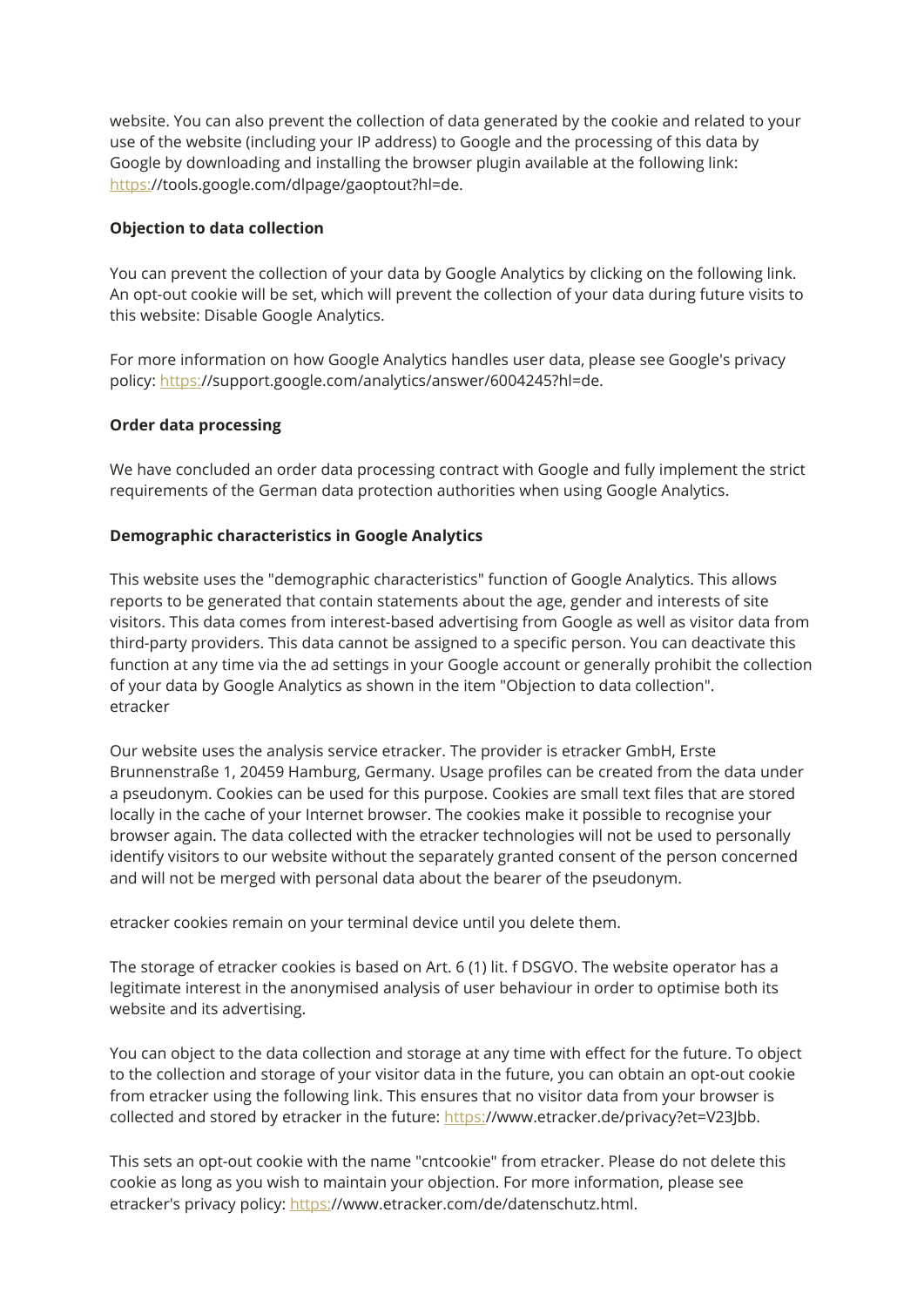# **Conclusion of a contract on commissioned data processing**

We have concluded an order data processing contract with etracker and fully implement the strict requirements of the German data protection authorities when using etracker.

This website uses the open source web analytics service Matomo. Matomo uses so-called "cookies". These are text files that are stored on your computer and enable an analysis of your use of the website. For this purpose, the information generated by the cookie about the use of this website is stored on our server. The IP address is anonymized before storage.

Matomo cookies remain on your terminal device until you delete them.

The storage of Matomo cookies is based on Art. 6 (1) lit. f DSGVO. The website operator has a legitimate interest in the anonymised analysis of user behaviour in order to optimise both its website and its advertising.

The information generated by the cookie about the use of this website will not be passed on to third parties. You may refuse the use of cookies by selecting the appropriate settings on your browser, however please note that if you do this you may not be able to use the full functionality of this website.

If you do not agree to the storage and use of your data, you can deactivate the storage and use here. In this case, an opt-out cookie will be stored in your browser, which prevents Matomo from storing usage data. If you delete your cookies, this has the consequence that the Matomo opt-out cookie is also deleted. The opt-out must be reactivated when you visit our site again.

# **Google Analytics Remarketing**

Our websites use the functions of Google Analytics Remarketing in conjunction with the crossdevice functions of Google AdWords and Google DoubleClick. The provider is Google Inc, 1600 Amphitheatre Parkway, Mountain View, CA 94043, USA.

This function makes it possible to link the advertising target groups created with Google Analytics Remarketing with the cross-device functions of Google AdWords and Google DoubleClick. In this way, interest-based, personalised advertising messages that have been adapted to you depending on your previous usage and surfing behaviour on one end device (e.g. mobile phone) can also be displayed on another of your end devices (e.g. tablet or PC).

If you have given your consent, Google will link your web and app browsing history with your Google Account for this purpose. In this way, the same personalised advertising messages can be displayed on every device on which you log in with your Google account.

To support this feature, Google Analytics collects Google-authenticated IDs of users that are temporarily linked to our Google Analytics data to define and create audiences for cross-device ad advertising.

You can permanently object to cross-device remarketing/targeting by deactivating personalized advertising in your Google account; follow this link: https://www.google.com/settings/ads/onweb/.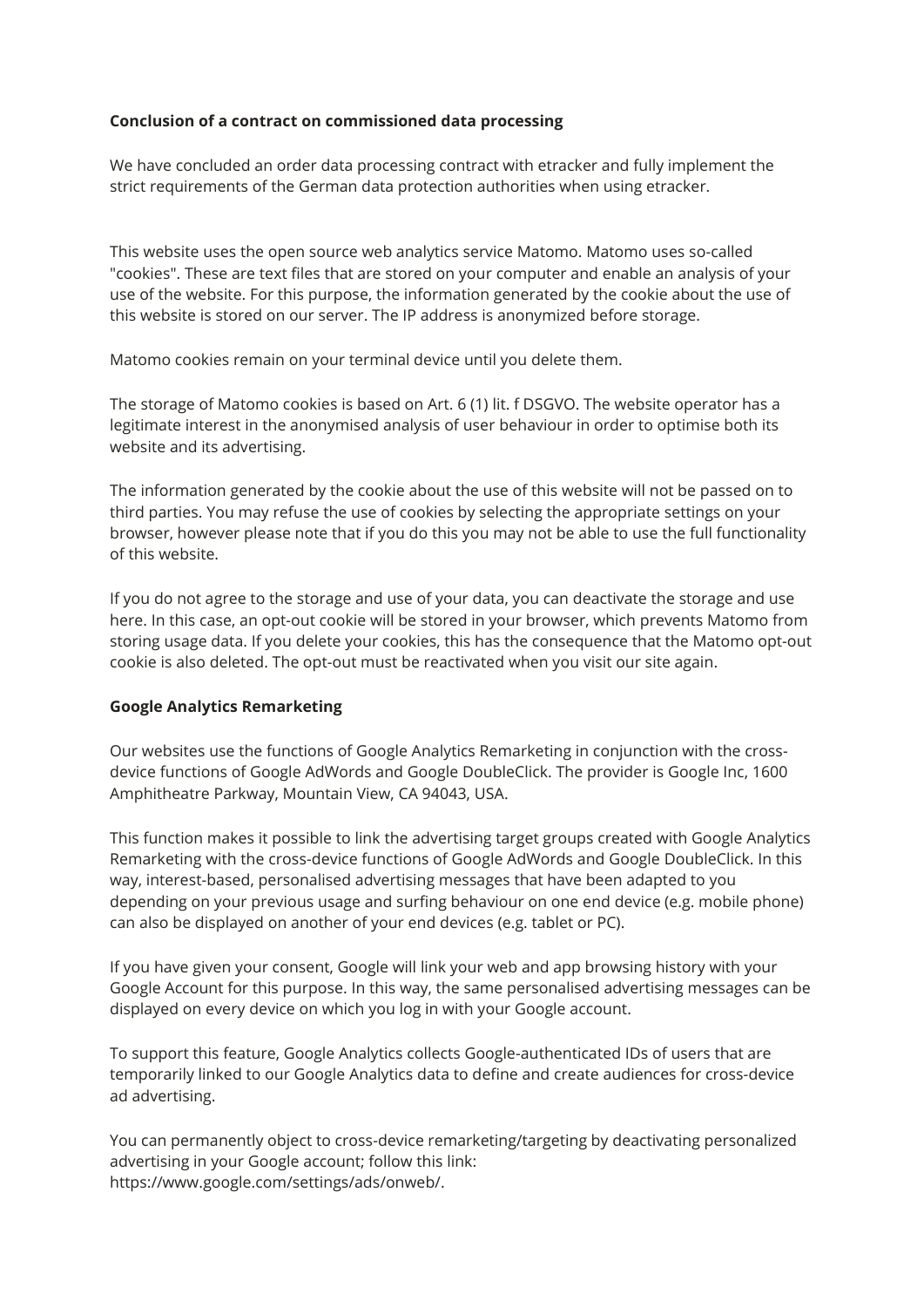The aggregation of the collected data in your Google account is based solely on your consent, which you can give or revoke at Google (Art. 6 para. 1 lit. a DSGVO). In the case of data collection processes that are not merged in your Google Account (e.g. because you do not have a Google Account or have objected to the merging), the collection of data is based on Art. 6 (1) lit. f DSGVO. The legitimate interest arises from the fact that the website operator has an interest in the anonymised analysis of website visitors for advertising purposes.

For more information and the privacy policy, please see Google's privacy policy at: https://www.google.com/policies/technologies/ads/.

# **Google AdWords and Google Conversion Tracking**

This website uses Google AdWords. AdWords is an online advertising program of Google Inc, 1600 Amphitheatre Parkway, Mountain View, CA 94043, United States ("Google").

Within the framework of Google AdWords we use the so-called conversion tracking. When you click on an ad placed by Google, a cookie is set for conversion tracking. Cookies are small text files that the internet browser stores on the user's computer. These cookies lose their validity after 30 days and are not used to personally identify the user. If the user visits certain pages of this website and the cookie has not yet expired, Google and we can recognize that the user has clicked on the ad and was redirected to this page.

Each Google AdWords customer receives a different cookie. The cookies cannot be tracked across AdWords customers' websites. The information collected using the conversion cookie is used to create conversion statistics for AdWords customers who have opted in to conversion tracking. The customers learn the total number of users who clicked on their ad and were redirected to a page tagged with a conversion tracking tag. However, they do not receive information that personally identifies users. If you do not wish to participate in the tracking, you can object to this use by easily deactivating the Google conversion tracking cookie via your internet browser under user settings. You will then not be included in the conversion tracking statistics.

The storage of "conversion cookies" is based on Art. 6 (1) lit. f DSGVO. The website operator has a legitimate interest in analysing user behaviour in order to optimise both its website and its advertising.

For more information on Google AdWords and Google Conversion Tracking, please see Google's privacy policy: https://www.google.de/policies/privacy/.

You can set your browser so that you are informed about the setting of cookies and only allow cookies in individual cases, exclude the acceptance of cookies for certain cases or generally and activate the automatic deletion of cookies when closing the browser. When deactivating cookies

# **7. PLUGINS AND TOOLS**

# **YouTube**

Our website uses plugins from the YouTube site operated by Google. The operator of the pages is YouTube, LLC, 901 Cherry Ave, San Bruno, CA 94066, USA.